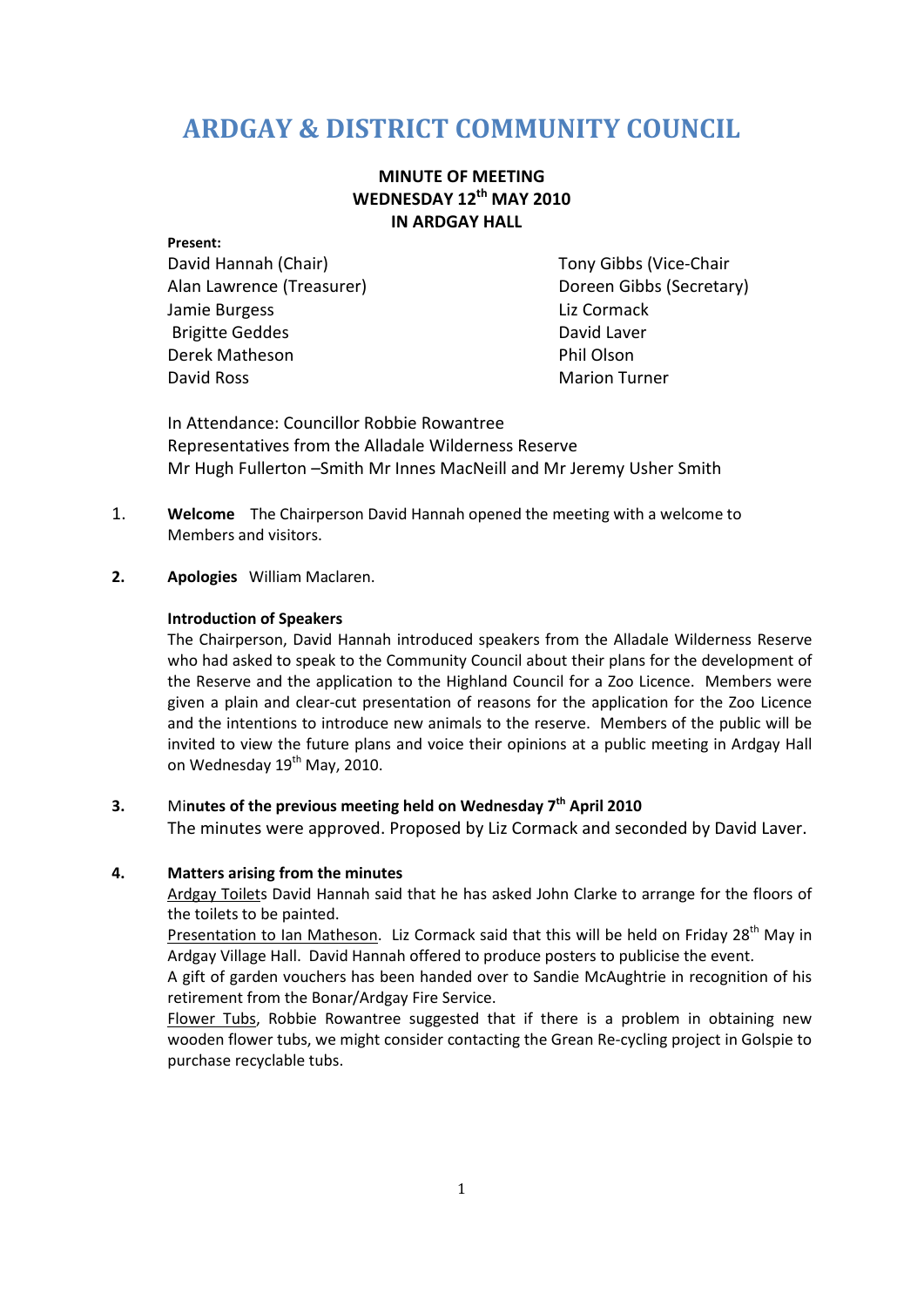#### **5. Secretary's Report**

The Secretary reported that she had written to the Ministry of Defence expressing concerns about low flying and a reply has been received asking if they may come and speak to us at a future meeting. The Secretary will reply a secretary will reply

An invitation has been sent to the Rev Anthony Jones to come and meet members at a future Council Meeting.

Communications have been received from the Highland Council about:-

**Highland Core Path Improvement Scheme** inviting Community Councils to apply for funding for core path improvement projects. Marion Turner will make an application for help towards repairs to the footbridges at Brae and Croick.

**Bilingual Path Signs**. Signposting of paths that are not already signposted will shortly be carried out, and we are asked if we would like the signs to be bilingual. The Community Council has adopted a neutral position in this matter, and no reply to the letter will be sent.

A planning application has been received from the HC Planning Service for a proposed installation of temporary 80m MET Mast at Land at Meall Buidhe 4km North of Croick. Croick Estate, Ardgay. This has also been publicised in the Northern Times. Members raised no objections to the application.

**Gearrchoille Community Wood Invitation** to their AGM and Family Fun evening at Ardgay Hall on Thursday  $20<sup>th</sup>$  May. It was agreed that the Community council will join the GCWA as **a group member.** Action: Security and Security and Security and Security and Security and Security and Security and Security and Security and Security and Security and Security and Security and Security and Security and S

 Robbie Rowantree agreed to see if there is any progress being made on the assessment of the reduction of speed limits particularly in relation to **Manse Road, Ardgay** Action: RR

#### **6. Treasurer's Report.**

Alan Lawrence said that the 2009/10 accounts have been passed to Mr Martin Calder for audit. The Committee agreed that as in previous years, in token of appreciation for carrying out the audit a donation of £50 will be made according to the preferences of Mr Calder. The Accounts stand as follows:

| THE ACCOUNTS Stand as TONOWS |      |
|------------------------------|------|
| Treasurers Account £1780     |      |
| Projects                     | 1801 |
| Toilets                      | 520  |
|                              |      |

It was noted that the Highland Council grants have not yet been received for this year. The funding of the newsletter was discussed, and it was pointed out that it could be funded from the Beinn Nan Oighrean Windfarm Community Benefit which will soon be available or an application could be made to the Beinn Tharsuinn Community Benefit Fund.

#### **7. Social Enterprise**

Social Enterprise can be defined as business trading for social and environmental purposes. Principally for the purpose of investing in the community. A sub-committee of the Community Council has been formed to look into the setting up of a Social Enterprise Company. The members involved are David Hannah, TonyGibbs, David Laver and John McMurray (Community Outreach Worker). Their first meeting will be on the 24<sup>th</sup> May, 2010. **Development Worker/Trust project** is about getting a project worker for Ardgay & District CC and Creich CC to set up a variety of projects to make better use of windfarm monies. This will also help with setting up the Social Enterprise Company. Obtaining funding for local businesses to support apprenticeships, to take on local youngsters to get work experience and skills training, working in partnership with UHI and Lairg Learning Centre, The Social Enterprise Academy, and David Knight, Hisez etc.